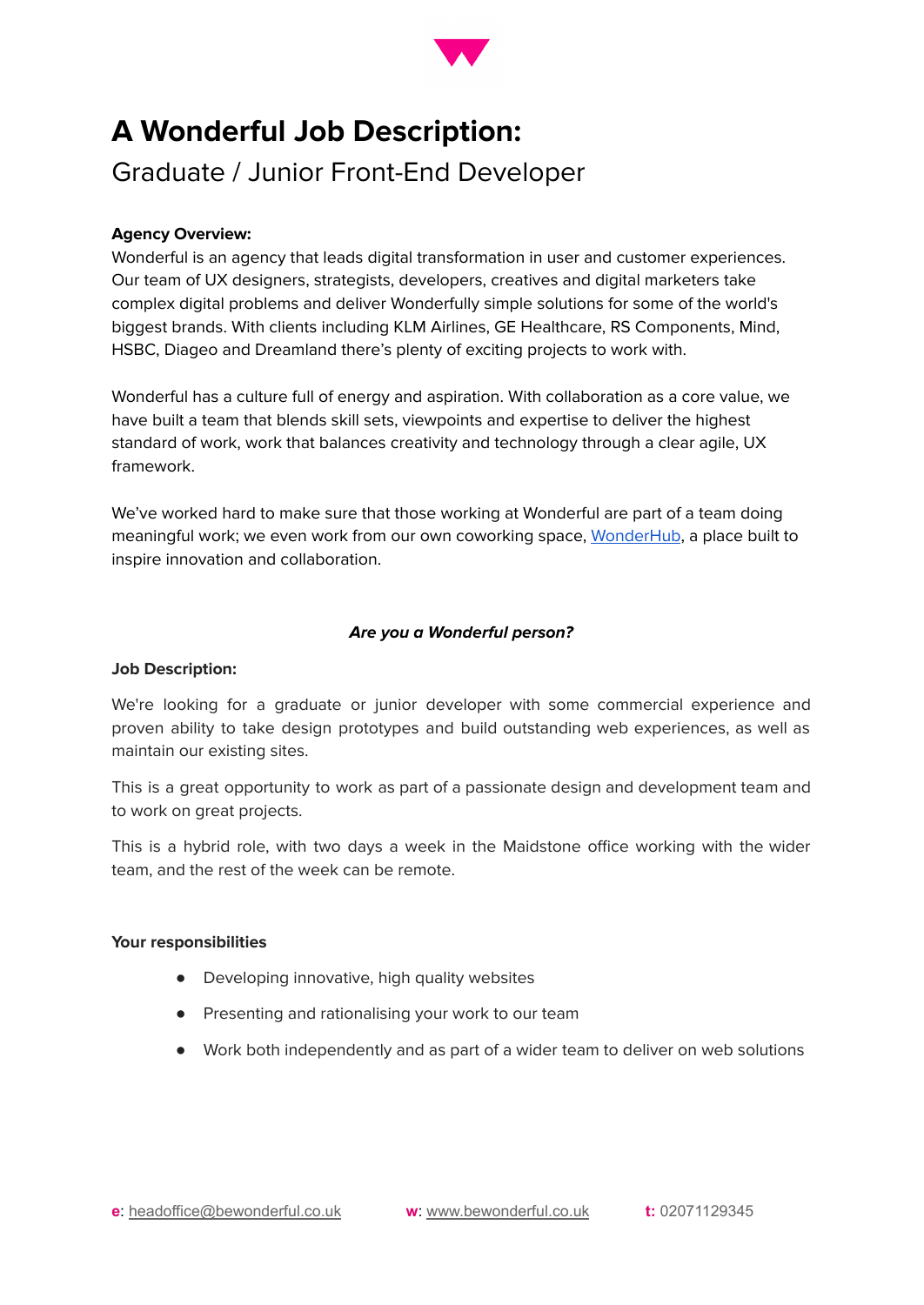

#### **Who we're looking for - the "must-haves"**

- A love of web, creative technologies and digital innovation
- Demonstrable on-the-job experience in developing websites
- Knowledge of front-end technologies including CSS3, JavaScript, HTML5, and jQuery
- Experience with open source php-based CMS platforms such as WordPress or **WooCommerce**
- Experience with building out sites from Adobe XD, Sketch or Figma files
- A dedication to coding excellence and continuous personal development
- An ability to work across multiple projects simultaneously

## **Who we're looking for - the "nice-to-haves"**

- Experience utilising NPM and task/build tools such as Webpack or Gulp
- Experience utilising MySQL for database management and migrations
- Experience with using Github for version control and creating pull requests
- Interest in the Vue and Laravel frameworks

## **Salary**

Offering a competitive salary dependent upon experience, ranging from £20,000 to £24,000.

We are looking for people who want to contribute to team development and overall business goals and to grow in their remuneration accordingly.

# **Benefits**

- 23 days holiday per year
- 3 additional volunteering days per year
- Company pension
- £500 training budget per year
- £300 technology budget
- Employee perks scheme including rewards, bonuses, discounts, freebies, health & wellbeing offerings and more
- Regular team events & away days
- Flexible Working policy 2 days working at The WonderHub, our modern town-centre studio & co-working space, with the remainder remote/from home as you choose.
- Parking allowance